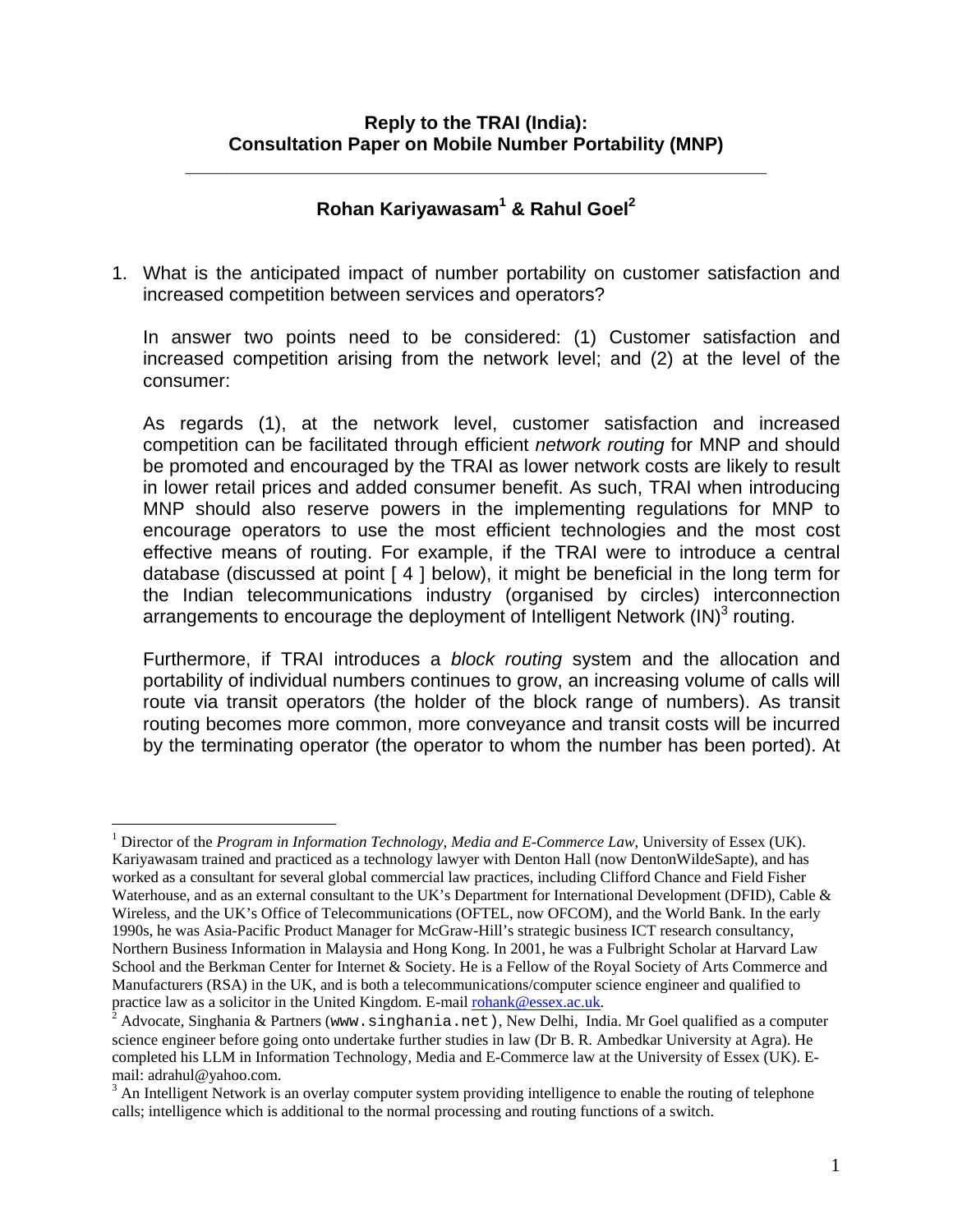present, the Indian position on *Number Translation Services* (NTS)<sup>[4](#page-1-0)</sup> is unclear, and interconnection payments under a NTS system are yet to be fully determined. It is likely under the current system that the originating and transit operators will continue to retain their costs, which will mean that there is no incentive for the originating operator to seek the most efficient means of routing the call. Furthermore, there is no means by which the terminating operator will be able to influence the routing decisions of the originating operator. However by mandating IN routing from the start (through any implementing legislation for MNP), the TRAI will be able to avoid such problems. TRAI will need to balance the need for IN with the commercial decision by operators to invest in IN technology. One option could be to review current commercial interconnect arrangements, for example the current flow of NTS payments (if any).

As regards (2), at a practical level from the consumer's perspective, a customer (or consumer or subscriber) despite being unsatisfied with the service operator (operator) for any reason whatsoever thinks twice before changing the operator. The reason being that if he changes the service operator, he would have to forego his well circulated mobile number. The older the mobile number is the more difficult it is for him to change his mobile number. The situation is equally complex for both individual subscribers and corporate subscribers.

The exponential rise in the number of grievances and the pending cases in consumer courts may be taken as a live example of dissatisfaction prevalent among the subscribers. Despite of having known this fact for long, the operators have done little to improve the customer care services.

MNP would definitely provide an opportunity to the unsatisfied subscriber to switch the operator in hope of better service and hence would be an answer to all their grievances. Consequently, the operators in order to retain the customers would be required to improve their services and customer response time.

The subscriber is an asset for any operator and no operator would like to forego its asset for the reasons well within its control. With the introduction of MNP, operators with good services and economical pricing schemes would be able to attract and retain customers. In the end, the rules of the free market would prevail and only serious players with good services would sustain in the market and the incompetent ones would be driven out due to migration of subscribers.

- 2. The following technical options have been discussed in the consultation paper. Please indicate your preference with reasons:
	- a. All-Call-Query

 $\overline{a}$ 

b. Query-On-Release

<span id="page-1-0"></span><sup>&</sup>lt;sup>4</sup> NTS services is the process associated with the routing of a non-geographic number to a network termination point eg. the number is translated from its non-geographic format into a geographic or mobile number to enable it be routed to a geographic location or to a mobile phone.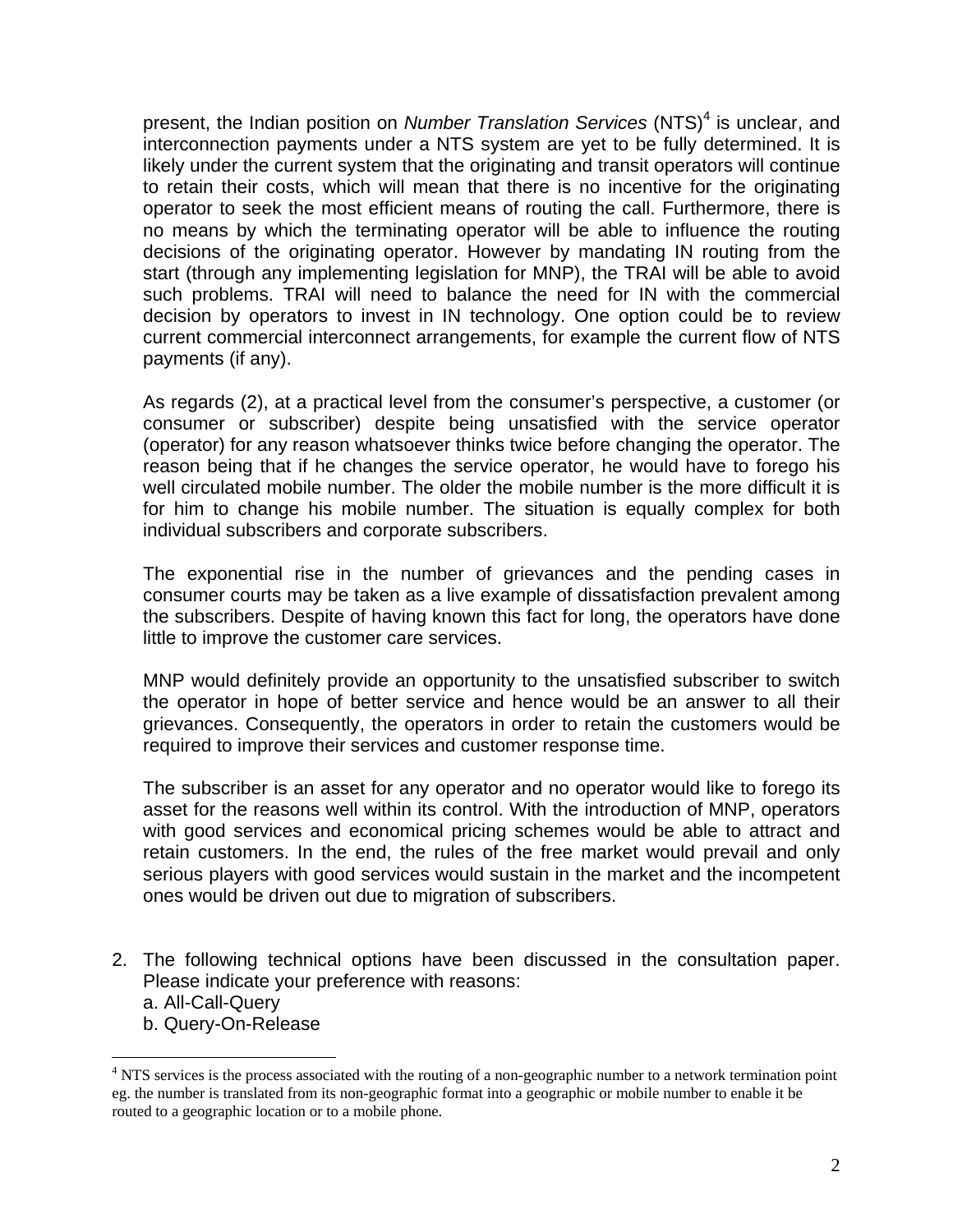- c. Onward Routing (Call Forwarding)
- d. Call-Drop-Back
- e. Any other solution

Taking into consideration, technical and economic aspects it is advisable that Onward Routing and Query-On-Release may be implemented.

The reasons for the above observations are:

Onward Routing –

- (a) Establishment costs are low
- (b) Easier database management (use of internal/distributed database)
- (c) Easier and quicker to implement

<sup>[5](#page-2-0)</sup>Query-On-Release –

- (a) Supports optimal call routing
- (b) Sharing of number information between operators
- (c) Minimizes the dependence on the other operator as the database is centralised
- (d) Establishment costs are moderate
- (e) Long term solution
- $(f)$  Reduces unnecessary traffic on the network<sup>6</sup>
- 3. In the past, some countries have followed the approach of implementation of a short-term solution, with parallel planning for a long-term solution. Several other countries have opted directly for a long-term solution. The issues associated with either approach are discussed in this paper. Please give your opinion, with reasons, on the path India should adopt.

As stated above, India should initially implement short-term solution, with parallel planning and implementation of long-term solution. By this arrangement the operators would not have to incur heavy (initial) cost burden and their would be expeditious implementation of the same. Moreover, this would give enough time to operators to understand and shift from easier to more complex option.

4. In case of a centralized database approach, who should be responsible for the setup, ownership, administration, and management of such a database? Should the administration and operation of a centralized database be assigned to a third party duly licensed by the licensor as an other service provider (OSP) on the lines of a clearing-house, or should some other approach be adopted?

<span id="page-2-0"></span><sup>&</sup>lt;sup>5</sup> None of the countries have implemented this solution. we are not sure about the feasibility. Most of the countries have implement All-Call-Query. 6

<span id="page-2-1"></span>This is in comparison to All-Call-Query option where traffic is generated on each call to check location of dialed number.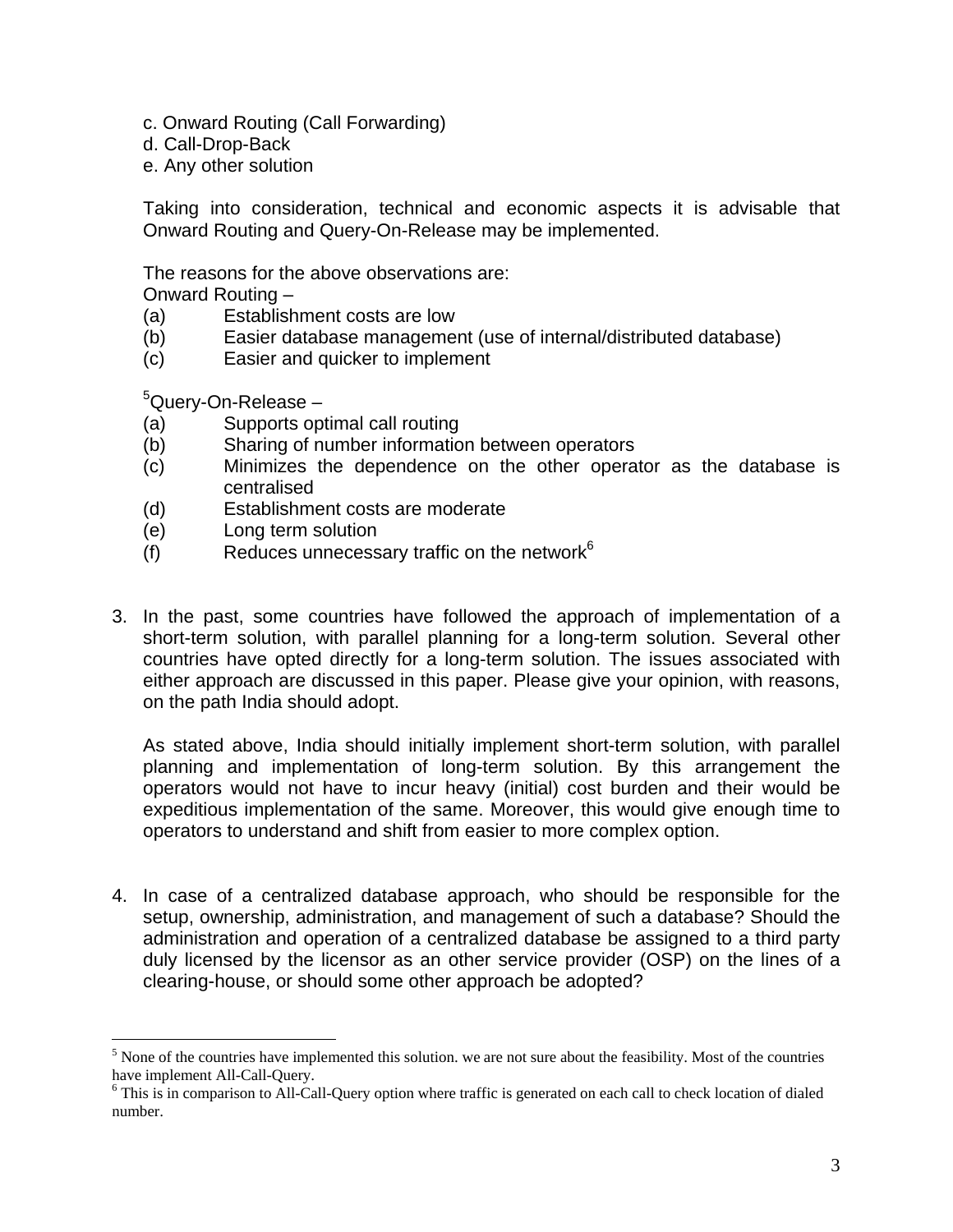It is advisable that the setup, ownership, administration and management of database be assigned to a private sector body, such as a *Number Portability Organisation (*NPO) under contract to the TRAI. The NPO could be a consortium of network operators. This is enumerated from the fact that even the database for roaming mobile numbers is being successfully managed by a consortium of network operators. Alternatively, the NPO could be independent of operators and service providers and selected by the TRAI through competitive tender to both allocate blocks of numbers and manage MNP for a specified period, for example [five] years. Under this approach, the TRAI would be able to:

- retain the traditional *policy functions* of a national regulatory authority, such as ensuring equitable, transparent, and timely allocation of numbers, reviewing and amending national numbering conventions, reviewing operators number plans, ensuring implementation of non-geographic and MNP, extending portability policy to paging and personal devices, and supervision of fee allocation and determinations;
- remain publicly accountable for the national Numbering Scheme;
- set or approve block prices;
- appoint the NPO and monitor their performance under the terms of the contract;
- deal with disputes and administrative appeals against NPO decisions;
- deal with cases with policy content referred to it by the NPO (falling outside conventions or normal practice)

Furthermore, if the NPO also had responsibility for numbering, the NPO could be independent of operators and have the power to:

- maintain a database of block allocations:
- allocate and reserve blocks in accordance with conventions;
- deal with enquiries from operators, service providers and the public;
- collect fees on behalf of the government;
- arrange auctions.

Such an arrangement would be similar to the position in the USA, where the FCC is responsible for policy setting and the administration is carried out under contract for the FCC. To ensure transparency and accountability of the NPO's activities, all allocations and reservations could be published regularly on the internet and an annual report produced. Furthermore, it may be more desirable for the transfer of responsibility for number administration to be phased in by number range. The simple number ranges being transferred first, followed by the more complex ranges (for example access codes) where policy is still evolving.

5. How should the database updates between different operators be synchronized? Where could the central database be located?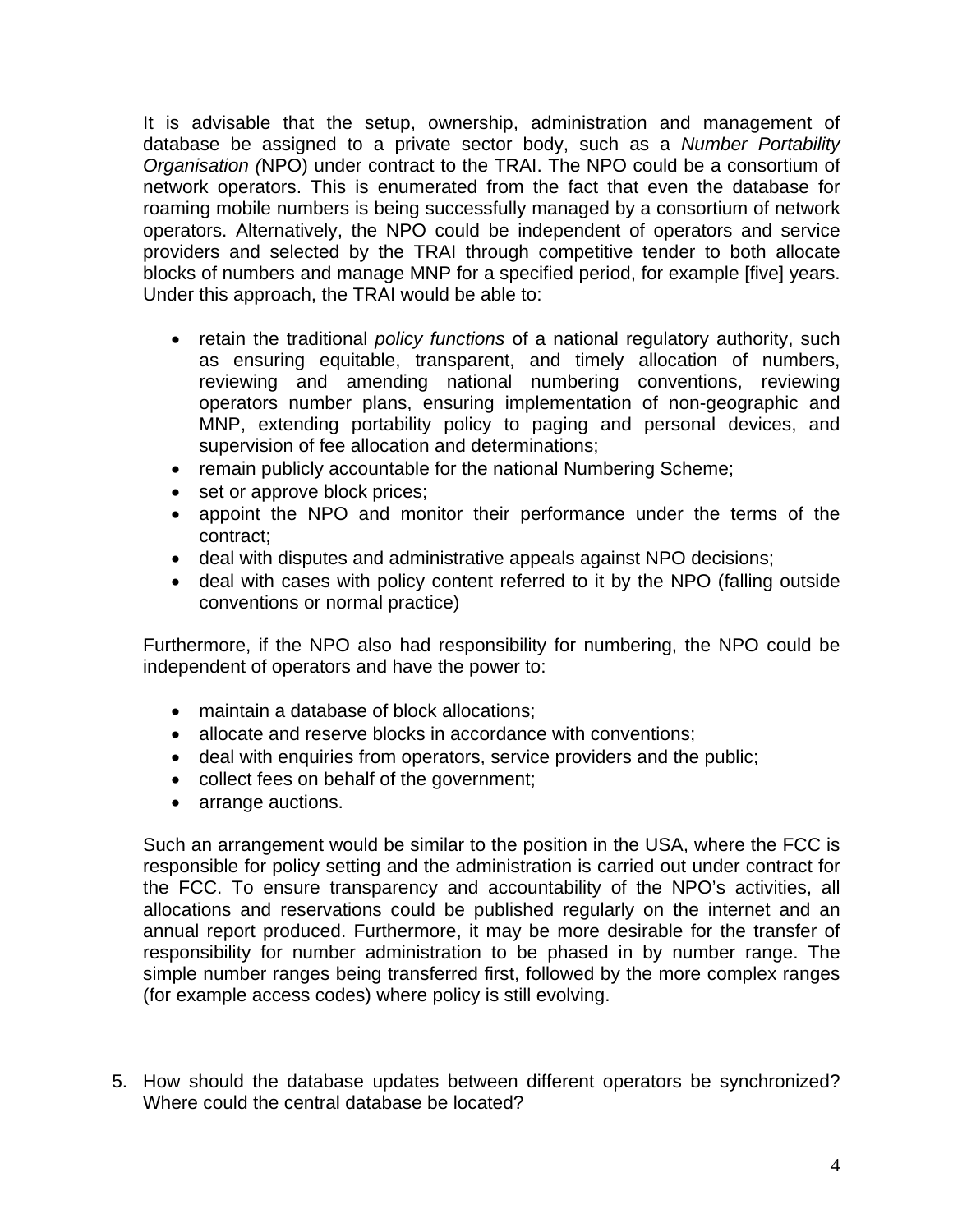For the above purpose, it is suggested that the reference data from the centralized database should be copied to operational databases on frequent basis. As the database for roaming mobile numbers was earlier being managed at Bangalore, the central database can on the same lines be located at Bangalore.

6. What should be the level of centralization (metro, circle, national) for a centralized database? Should this be a permanent arrangement, or be subject to later revision?

Level of centralization for a centralized database should depend upon the level of MNP implementation. At present the network operators are divided into circles (service areas), therefore accordingly if MNP is allowed within the same circle, then it is advisable that the level of centralization should be at a circle level. A national level centralized database server may be required upon introduction of MNP at national level irrespective of the circle, state or city. The policy in this regard should remain open for later revision as and when required.

7. How should NLDOs and ILDOs handle the routing of calls to support number portability?

See the comments on IN and NTS services made at point (1) above. In terms of interconnect routing, major issues will include signalling functions (support of relevant standards), the fexibility of access points since the incumbent operator and Other Licensed Operators (OLOs) may drop calls at any access point and not necessarily via the shortest route, and also MNP concatenation (i.e. the need to do things like porting a subscriber from one operator to another but also moving locations shortly after)

8. Are the existing interconnection arrangements (such as signaling) between mobileto-mobile, mobile-to-fixed networks sufficient to achieve number portability, or are any changes required?

The following areas will require focus by TRAI and operators for successful implementation of MNP:

- Interconnect billing (this will require a full understanding of MNP tariffing)
- Interconnect signalling (as mentioned above, particularly on support of relevant standards)
- Interconnect routing (flexibility of access points)
- MNP concatenation (mentioned above)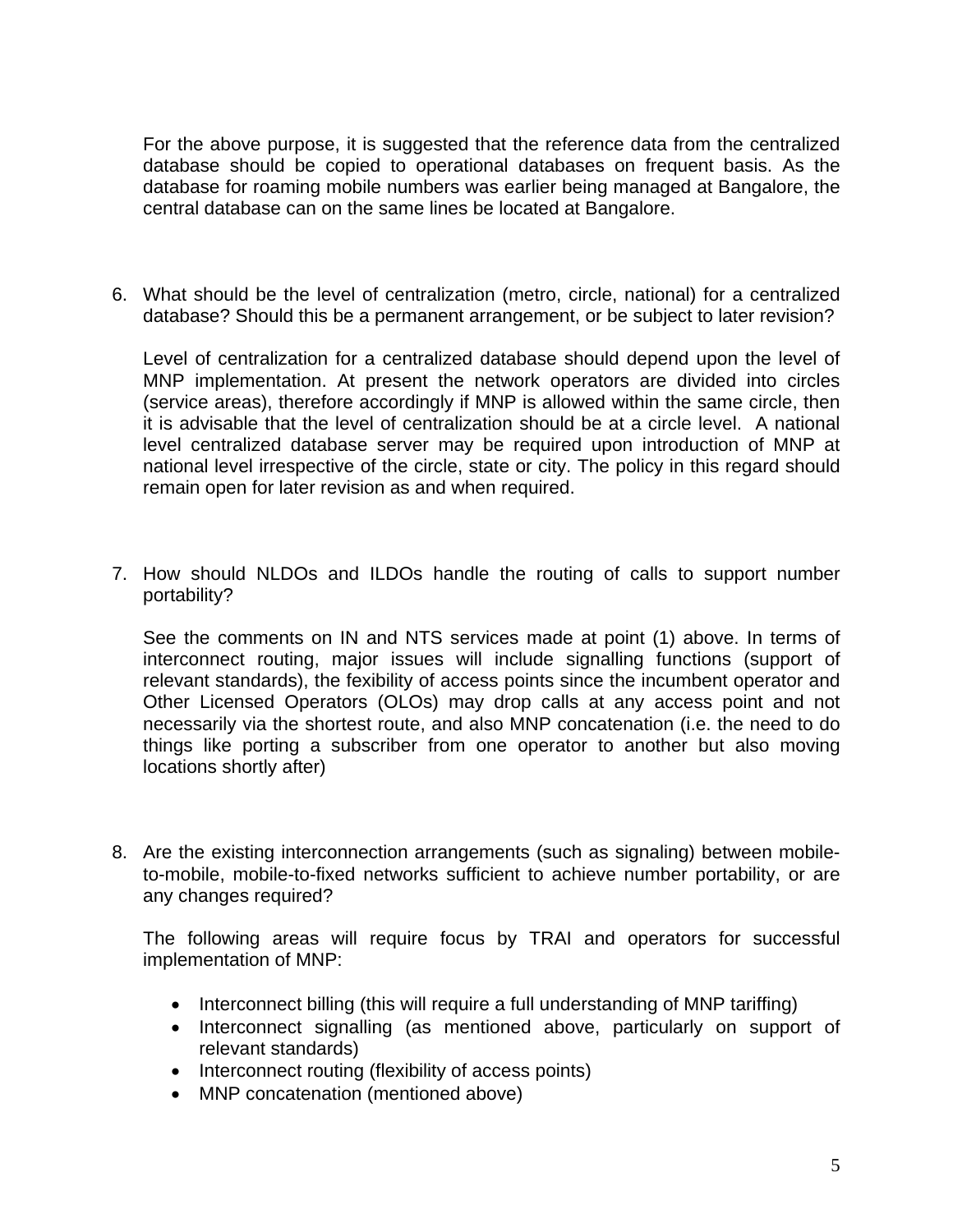- Preservation of Calling Line Identification (CLI)
- Whether MNP is to be based on enhanced call forwarding or IN
- Whether the incumbent operator will only support MNP between "like" services eg. freephone, premium rate etc
- Whether a large volume of ported numbers will be required to use full IN solutions (as recommended above at 1) as query on request (QQR) becomes inefficient.

Implementation of all the above by operators will require effective network design and the ability to be supported by current network equipment.

9. Are there any technical issues in the portability of services such as SMS, data, voicemail, or fax?

See comments on IN and NTS services above.

10. What problems do you foresee with the current National Numbering Plan in implementing number portability that may necessitate the modification of the existing National Numbering Plan?

As per the current national number plan the first two digits in a mobile number are operator specific and denotes his service area. The calls are forwarded/switched, from one operator to another or from one service area to another, based on the first two digits of the mobile number. Therefore, if the subscriber shifts to another operator or service area, the switch would not be able to identify the recipients network.

Moreover, the subscriber is required to prefix 'zero' when dialing a number outside the service area, else he dials the number directly. If the same numbering plan is maintained it would be difficult for the subscriber to ascertain whether the dialed number is within the service area or not. The following example may help us in understanding the problem- Subscriber X shifts from Delhi to Bangalore and does not change his mobile number. Caller Y in Delhi dials X's mobile number (unaware of the fact that X has shifted to Bangalore) receives a response that the number does not exits. So for Y the number is no longer in use.

For the purpose of successful and efficient implementation of MNP the National Numbering Plan would require a change. To resolve the above problem, it is advisable that the National Numbering Plan be changed to create uniformity for the dialer to dial any number, irrespective of its circle, with ease. One such option is that 'zero' be prefixed to all the mobile numbers so that the calls can be connected with ease within and outside the circle. This system would be similar to the one being followed in Great Britain where the first digit of all the mobile numbers is 'zero'. See also the comments for a suggested Number Portability Organisation (NPO) made at (4) above together with its suggested powers.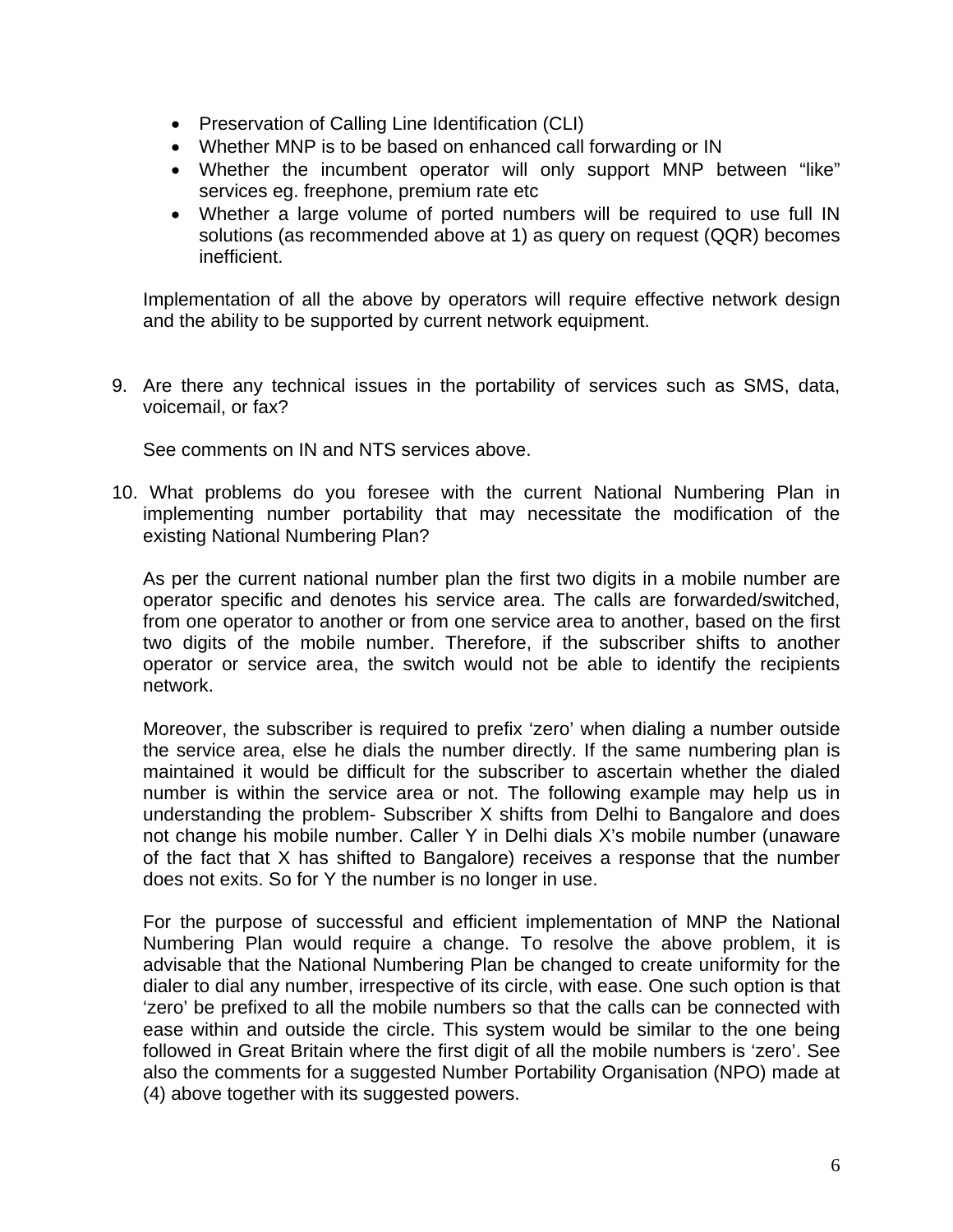Further problems with the current national numbering plan will be that in the future, multimedia and broadband services are also likely to require significant new numbering capacity. The business community will also require "corporate numbering", where each corporate customer would want control over the way in which numbers were used and routed within their private networks (VPNs). This would indicate a move towards individual number allocations.

11. Should number portability related charges be regulated? If not, then what measures will ensure that the portability charges are not set such as to discourage portability?

A pricing mechanism would send a clearer signal to operators and give greater incentives to utilise both number stocks more efficiently and also to bring down the costs for routing through use of IN and therefore the tariffs for MNP. The use of Long Run Incremental Costs (LRIC) to calculate MNP charges should be recommended to keep in line with current best practice in the telecoms industry worldwide

12. What measures will ensure tariff transparency?

As mentioned in #10, after the implementation of MNP it would become difficult for the caller to ascertain whether he is making a STD call or local call. For the purpose it is advised that upon dialing a number, if the said number is outside the circle/the call is an STD call, a pre-recorded message in English, Hindi or the local language should inform the caller that the dialed number has shifted outside the circle and hence he would be charged at higher/STD rate. The caller, under such circumstances, may be given some time to decide whether he wants to continue or discontinue with the call. The above suggestion should be implemented as it is important that the caller is informed about the higher call rates and his consent is taken before connecting the call.

Secondly, any subscriber wanting to switch his operator should be advised about all the costs involved and tariff (plans) for availing such service. Such information should be passed on to the subscriber in writing and only upon receiving his consent the same should be implemented.

13. Considering that the Indian market is a growing market and number portability offers the possibility of attracting customers by an efficient operator, should it be mandated that the cost of the number portability should be absorbed by recipient network?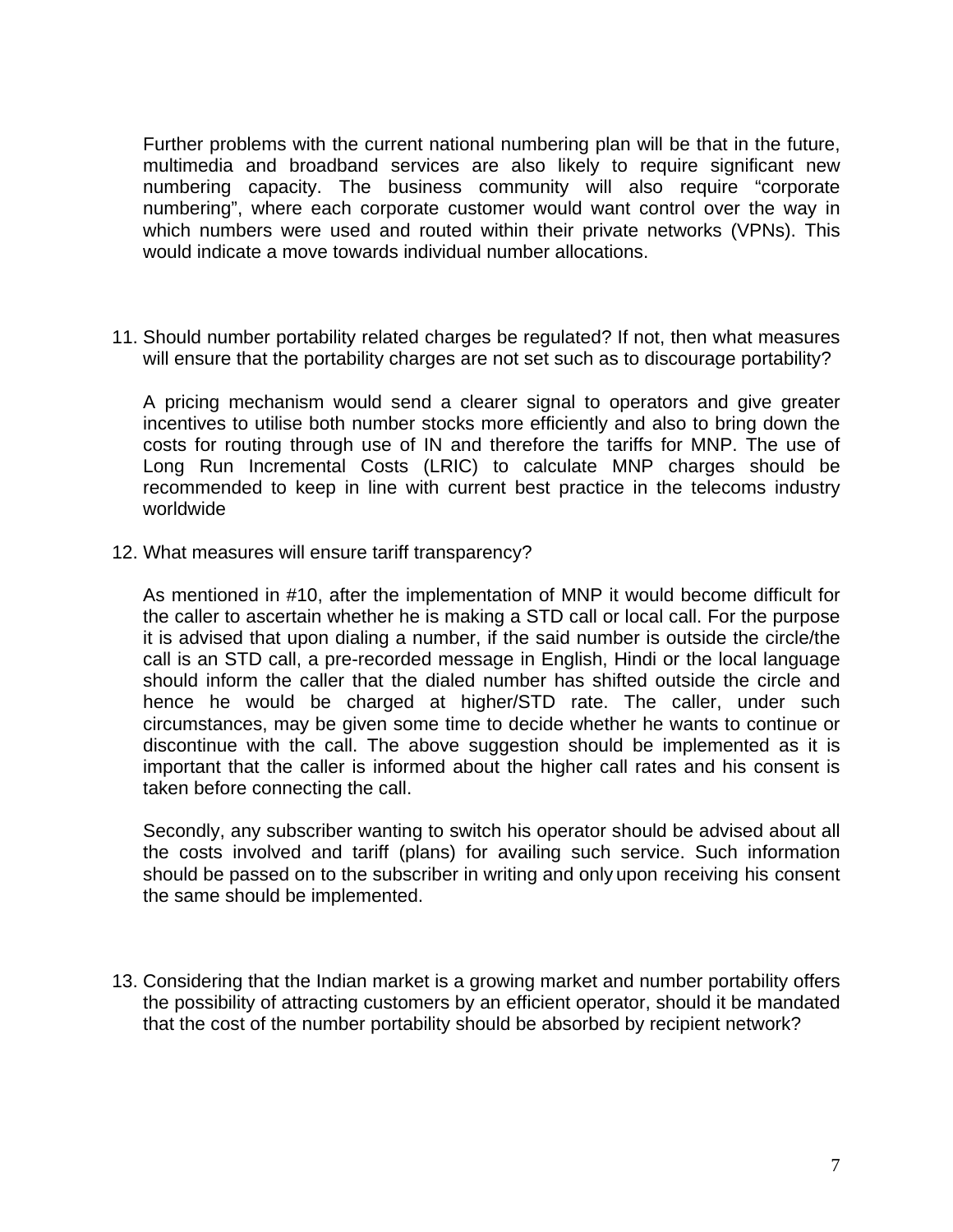India has a total of 59.3 million mobile subscribers (at the end of July 2005) and overall tele-density (fixed and mobile) is 9.86 per cent (as per press release no. 65/2005 dated August 09 2005); and approximately 7.61 million mobile subscribers were added in the first four months of this fiscal year (April'05- March'06) with percentage of growth rate during the financial year 2005 over the financial year  $2004$  standing at 55 per cent<sup>[7](#page-7-0)</sup>. The aforesaid figures are the indicators of the phenomenal growth rate and the enormous subscriber base, which an efficient operator can attract. It is only the efficient operator, who would benefit under the number portability regime.

The TRAI should recommend to all operators that it should be their (the operator's intention) to absolve their customers from any cost impact that may be prevalent in bringing them onto the respective operator's network. Therefore, customers porting from any one operator's network will shift the cost responsibility onto the accepting operator.

14. Please share any additional information that you might have about number portability implementations in countries and jurisdictions around the world, and what we might learn from these experiences.

See the comments about NTS in the UK and the NPO mechanism in the US stated above. Furthermore, best practice in the UK has followed the following procedure in setting chronological dates for the following target milestones:

- initiation of interconnection discussions with the incumbent operator;
- sign-up to first schedules to incumbent operator interconnect;
- implement technical discussions on MNP issues outlined in (8) above;
- sign-up to MNP schedules of incumbent interconnect
- begin testing for MNP;
- MNP in-service date fixed.

As the TRAI will be aware, the above timetable is driven more by the achievement of a full interconnect and implementation of the relevant schedules to the incumbent operator's interconnection agreement (plus any other operator).

15. Give your comments, with reasons, as to when number portability should be introduced in India?

With a tele-density of 9.86 per cent and annual growth rate of 55 per cent, it is the appropriate time to introduce number portability in India. As mentioned in the consultation paper the number portability will add to the competition and will result in improvement of services. Today, the market may not be mature or saturated, but

 $\overline{a}$ 

<span id="page-7-0"></span><sup>&</sup>lt;sup>7</sup> Report 17 June 2005 on TRAI website